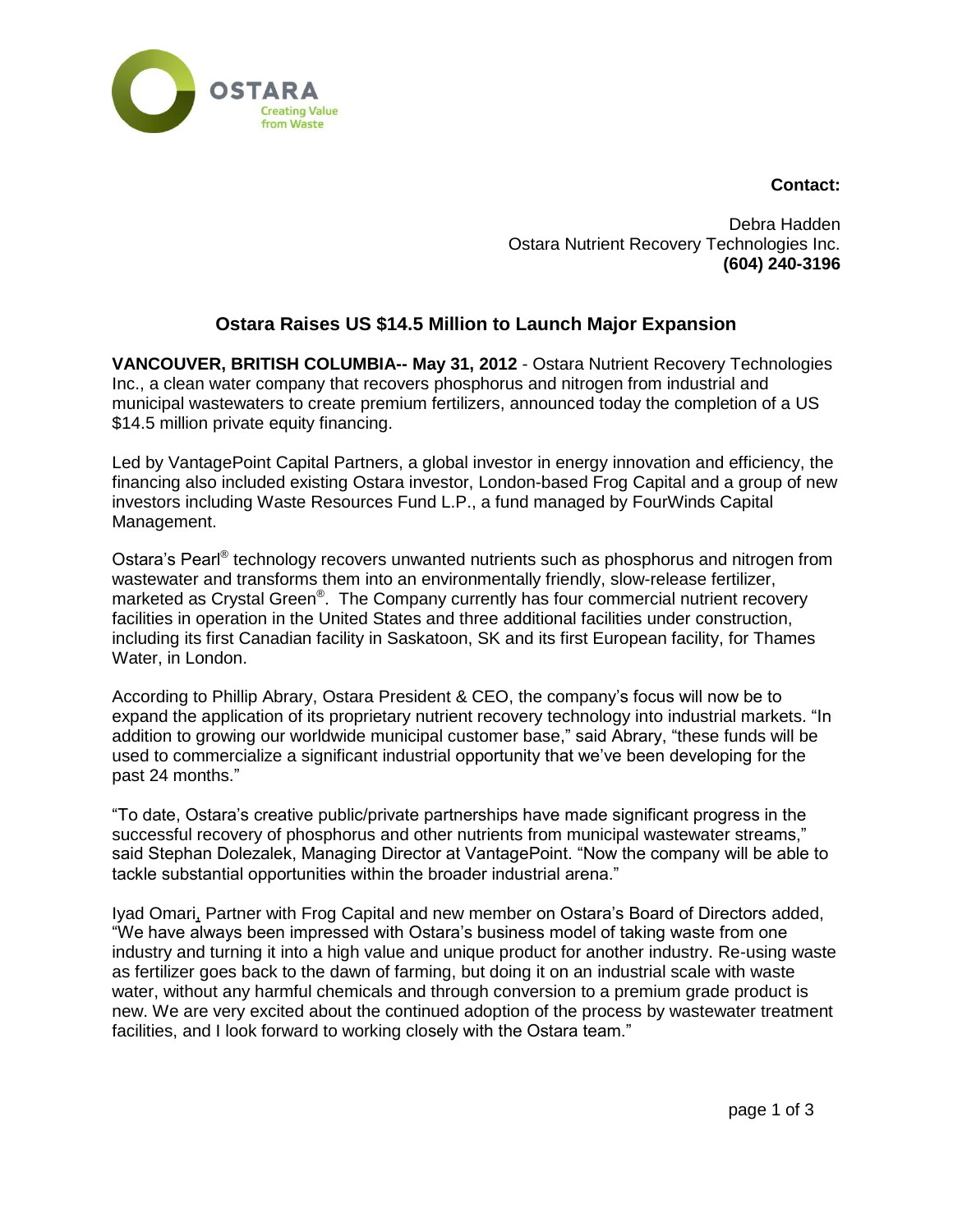

New investor, Waste Resources Fund L.P., recognizes Ostara's unique value proposition for the fertilizer market. "The energy-efficient and sustainable production of an environmentally responsible phosphorus fertilizer is key to Ostara's differentiation as a market leader and to our Waste Resources Fund investment," said Lydia Whyatt, a Managing Director at FourWinds Capital Management.

"We are pleased to have continued strong support from investment partners VantagePoint and Frog Capital, and we welcome Waste Resources Fund L.P. among new investors to Ostara," said Abrary. "Their collective expertise and success in supporting innovative, sustainable solutions, particularly in the water sector, will be invaluable to helping Ostara achieve its longterm growth objectives," said Abrary.

- **30 -**

## **About Ostara Nutrient Recovery Technologies Inc.:**

Ostara is a clean water company that provides phosphorus management solutions to municipalities, industry and farmers. The company was founded in 2005 when it licensed the nutrient recovery technology from the University of British Columbia to develop and market the wastewater treatment process and the revenue-generating fertilizer. The proprietary technology, called Pearl®, recovers otherwise polluting nutrients, phosphorus and nitrogen, from wastewater streams at treatment facilities, helping plants reduce costs and meet nutrient discharge limits. The nutrients harvested from these wastewaters are transformed into a fertilizer product marketed as Crystal Green®, the most environmentally responsible source of phosphorus fertilizer on the market today. **[www.ostara.com](http://www.ostara.com/)**

#### **About VantagePoint Capital Partners:**

VantagePoint Capital Partners is a global leader in financing and supporting transformative companies primarily focused on energy innovation and efficiency. With a best-in-class investment team of business and scientific experts, a broad network of corporate Strategic Partners, accomplished Senior Advisors, and more than \$4 billion in committed capital, the Firm has the resources and talent to build important, industry-leading companies. Headquartered in Silicon Valley with offices in Hong Kong, VantagePoint has active investments in over 70 companies, including award-winning leaders BrightSource Energy, Liquid Robotics, Genomatica, MiaSolé, SWITCH Lighting, Bridgelux, Solazyme, Ostara Nutrient Recovery, Trilliant, Tendril and Better Place. For more information, visit [www.vpcp.com.](http://www.vpcp.com/)

#### **About Frog Capital:**

Frog Capital is a London-based European investment firm, specializing in growth capital for technology-driven businesses across the Cleantech and IT & digital media sectors. With €100m under management, Frog seeks to lead or partner in investments where companies require between €2 million and €20 million of funding for expansion capital, minority purchases, management buy-outs or acquisitions. Frog's recent exits include SiC Processing AG, BuyVIP and agri.capital. Current investment themes embodied in the Frog Portfolio include resource efficiency, materials recovery, renewable energy, online fraud, gamification, brand funded content, ecommerce analytics and many others. For more information,visit [www.frogcapital.com](http://www.frogcapital.com/)